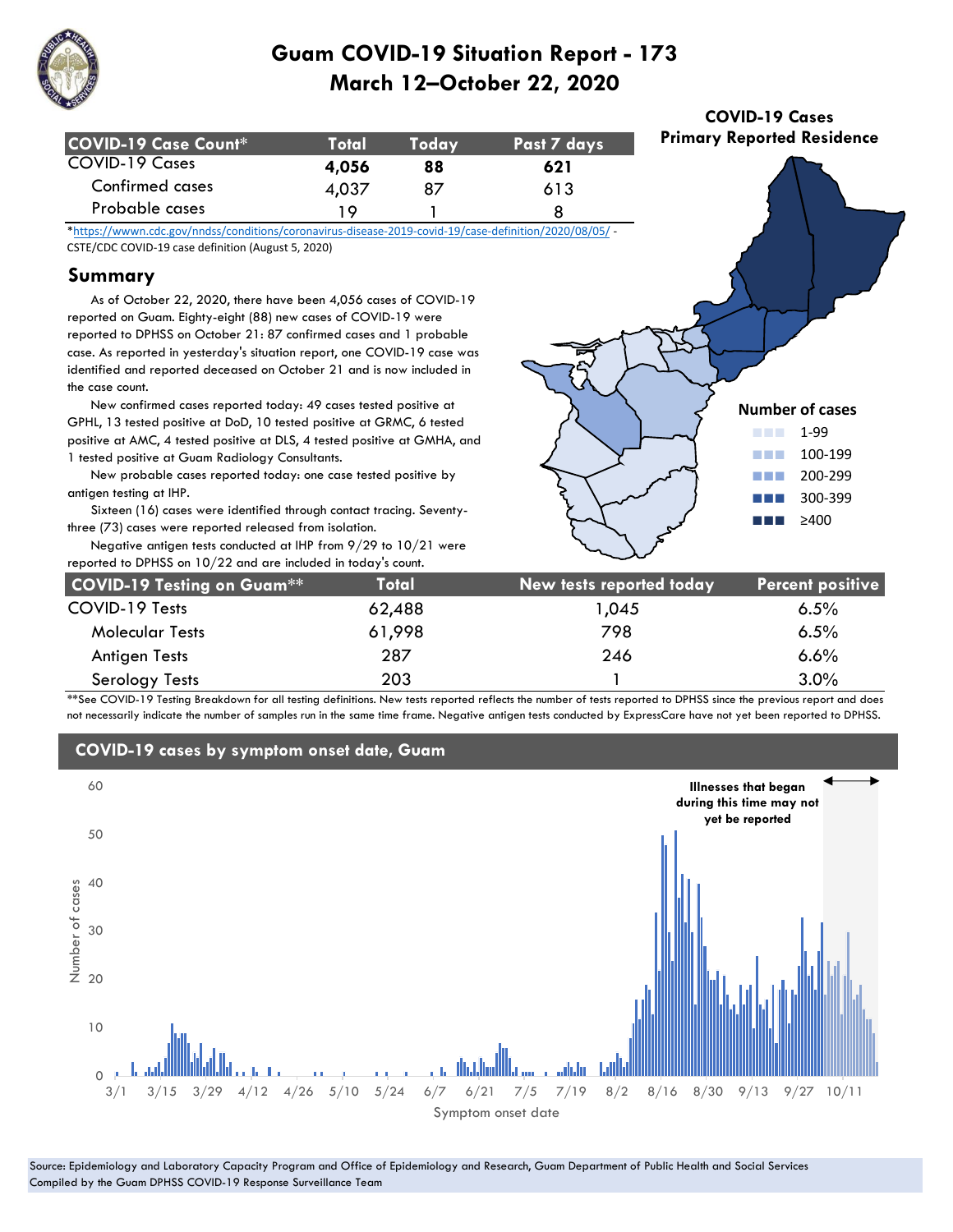

|                | Sex              |       | <b>Current isolation location</b> |       |
|----------------|------------------|-------|-----------------------------------|-------|
| 69             | Female           | 1,908 | Hospital                          | 71    |
| 1,516          | Male             | 2,148 | Home                              | 1,217 |
| 2,471          | <b>Age Group</b> |       | Isolation facility                | 189   |
| 3,762          | $0 - 9$          | 264   | Military                          | 39    |
| 294            | 10-19            | 436   | Epi-Link to COVID-19 case**       |       |
| 182            | $20 - 29$        | 921   | Household contact                 | 1,124 |
| 153            | $30 - 39$        | 757   | <b>Community contact</b>          | 759   |
| $\overline{2}$ | $40 - 49$        | 606   | Workplace contact                 | 350   |
|                | 50-59            | 581   | Healthcare contact                | 60    |
|                | 60-69            | 330   | <b>Residence</b>                  |       |
| 27             | 70-79            | 118   | North                             | 2,283 |
|                | 80-89            | 35    | Central                           | 1,074 |
| 153            | $90+$            | 8     | South                             | 503   |
|                |                  |       |                                   |       |

*Note: Data for recent cases are preliminary and are updated based on findings from case investigations. Residence under investigation for 92 cases.*

#### **COVID-19 cases by age group and sex**



# **Status Sex Current isolation location**  *Military service member* 294 *10-19* 436 **Epi-Link to COVID-19 case\*\*** *Homeless* 4 *Non-resident* 100

† Cases that test positive for COVID-19 through follow-up molecular testing return to active isolation.

§ Cases not in isolation indicates the number of COVID-19 cases that are no longer in active isolation based on criteria outlined on page 4. Generally, the criteria assess time since COVID-19 symptom resolution and the date of their most recent positive diagnostic test to qualify for release from isolation.

¶ In the 14 days before symptom onset. Some cases traveled to more than one country. \*\* Some cases have more than one link to other COVID-19 cases.

#### **Number of cases in active isolation, cases not in isolation, and COVID-19 deaths, Guam**

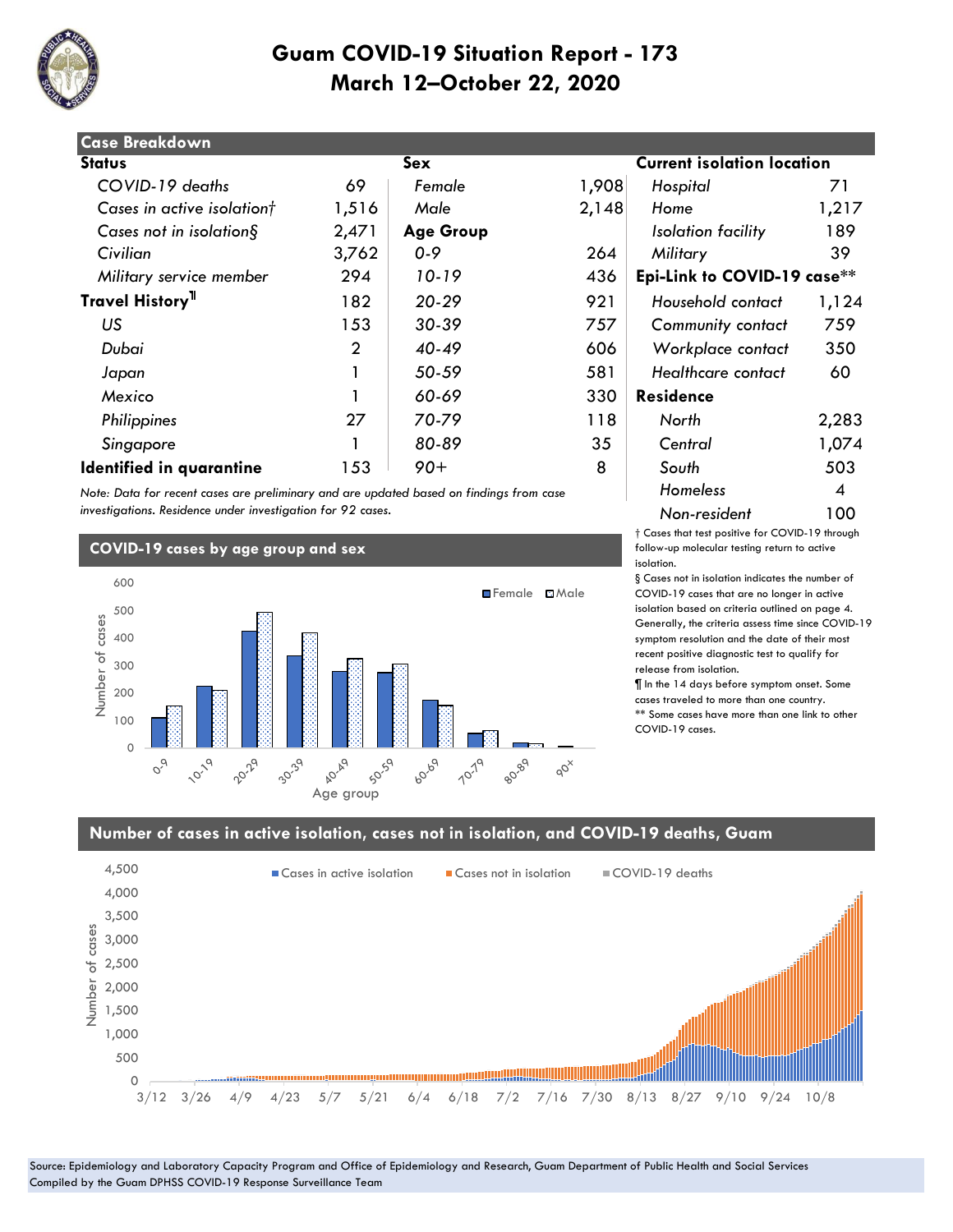

| <b>COVID-19 TESTING BREAKDOWN</b>       |              |                         |                  |                      |  |  |
|-----------------------------------------|--------------|-------------------------|------------------|----------------------|--|--|
| <b>MOLECULAR TESTS</b>                  | <b>TOTAL</b> | <b>TOTAL POSITIVES*</b> | <b>NEW TESTS</b> | <b>NEW POSITIVES</b> |  |  |
| <b>Guam Public Health Laboratory</b>    | 32,888       | 2,124                   | 380              | 49                   |  |  |
| <b>Diagnostic Laboratory Services</b>   | 8,781        | 637                     | 115              | 4                    |  |  |
| <b>Department of Defense</b>            | 8,153        | 521                     | 110              | 13                   |  |  |
| <b>Guam Memorial Hospital Authority</b> | 5,820        | 300                     | 34               |                      |  |  |
| <b>Guam Regional Medical City</b>       | 3,871        | 214                     | 80               | 10                   |  |  |
| <b>Private Clinics**</b>                | 2,468        | 239                     | 79               |                      |  |  |
| <b>Guam National Guard Laboratory</b>   | 17           | Ω                       | ი                | O                    |  |  |
| <b>SEROLOGY TESTS</b>                   | <b>TOTAL</b> | <b>TOTAL POSITIVES</b>  | <b>NEW TESTS</b> | <b>NEW POSITIVES</b> |  |  |
| <b>Diagnostic Laboratory Services</b>   | 195          | δ                       |                  |                      |  |  |
| <b>Department of Defense</b>            | 8            |                         |                  |                      |  |  |
| <b>ANTIGEN TESTS</b>                    | <b>TOTAL</b> | <b>TOTAL POSITIVES</b>  | <b>NEW TESTS</b> | <b>NEW POSITIVES</b> |  |  |
| <b>Private Clinics***</b>               | 287          | 19                      | 246              |                      |  |  |

Total tests is defined as the number of tests with conclusive results not including follow-up testing for known COVID-19 cases. New tests reported today is defined as the total tests reported to DPHSS since the last Situation Report. Percent positive is defined as number of people with a positive test result, out of all people with COVID-19 testing. Total positives is defined as the number of people with a positive test result.

\*Two additional confirmed cases tested positive through molecular testing at an out-of-state laboratory.

\*\*Clinics included: American Medical Center, Guam Medical Care, Guam Radiology Consultants, and One Love Pediatrics.

\*\*\*Clinics included: ExpressCare, IHP Medical Group and Guam Medical Care.

## **COVID-19 testing by day of test, Guam**



*Note: Data for recent cases are preliminary and are updated based on findings from case investigations.*

Source: Epidemiology and Laboratory Capacity Program and Office of Epidemiology and Research, Guam Department of Public Health and Social Services Compiled by the Guam DPHSS COVID-19 Response Surveillance Team

Cases identified through contact tracing 1,352 16